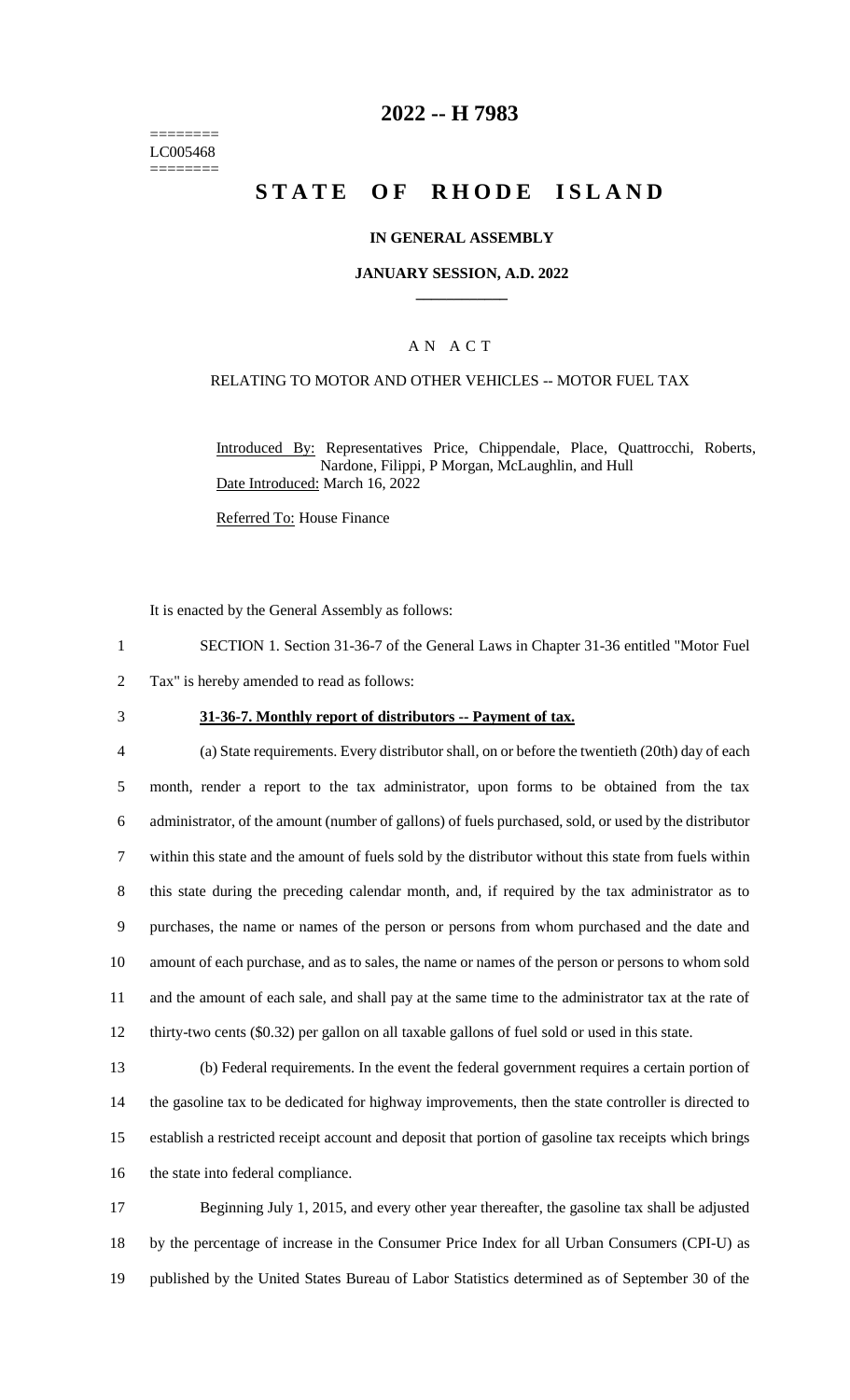- 1 prior calendar year; said adjustment shall be rounded to the nearest one cent (\$.01) increment,
- 2 provided that the total tax shall not be less than provided for in section (a).
- 3 (c) A moratorium is imposed on the payment of the fuel tax until June 30, 2023.
- 4 SECTION 2. This act shall take effect upon passage.

======== LC005468 ========